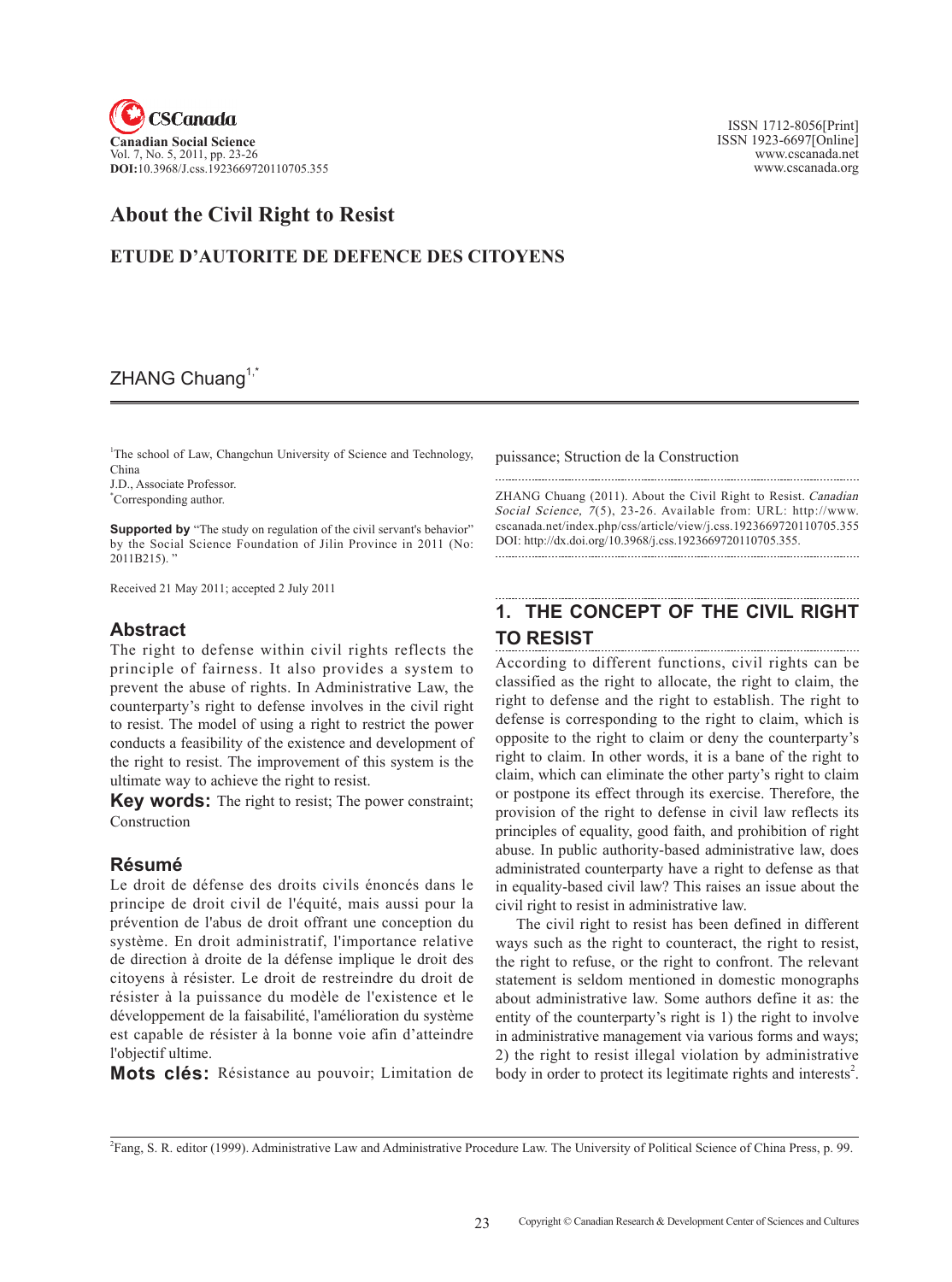Other definitions include: "the civil right to refuse stated in this article means that citizens have eligibilities to resist any illegal administrative action made by administrative body, which is against their legitimate rights and interests. That is to say, they have right to directly confront such an illegal administrative action"<sup>3</sup>. So-called the right to resist is usually referred to the civil right to confront with or refuse to obey the obligations provided by legislation<sup>4</sup>.

The aforementioned definitions are based on the ground of counterparties and endow them with the right to contend with public authorities. However, there are some drawbacks in these definitions. First of all, the rights are only granted to citizens while the rest of counterparties have been ignored. In modern days, due to the complexity of state affairs, a large number of social groups and organizations have emerged and played an important role in administrative activities. With the increasing international exchanges of economy and cultures, more and more foreign organizations and individuals come to China. The first paragraph of Constitution Article 32 states that: "The laws for the People's Republic of China protect the legitimate rights and interests of foreigners in China and in return they must comply with the laws for the People's Republic of China". It shows that the administrative law in China has defined the counterparty's position for foreign organizations and individuals. In addition, state organizations can also become administrative counterparties under certain conditions. As an administrative counterparty, these organizations and individuals may be also under the threat of illegal or inappropriate administrative actions. Therefore, they should also be an entity to implement this right.

Secondly, the aforementioned definitions point up the administrative actions that illegally violate the counterparty's legitimate rights and interests. However, such definitions are too narrow. When it exercises its power, an administrative body should follow and comply with the law substantively and procedurally. The actions should not conflict with the law. It is no doubt that any administration must be responsible for its legal liability. However, in the field of administrative activities, the situation is complex so that the regulation of administrative law cannot cover every aspect. It has to leave some necessary free space to administrative activities and a certain degree of discretion to administrative agents in order to improve the administrative efficiency. Such circumstances result in some "legal" but unreasonable administrative actions, like an improper purpose under a cloak of legitimacy. The counterparties can't do anything to it unless they are granted with the right to resist any violation of their legitimate interests. On the other hand, if this right is provided as a legal obligation, it will inevitably lead to the abuse of the right.

In summary, I believe that the definition of the right to resist should be: the administrative counterparty has a procedural right to resist any administrative actions that will violate or have violated its legitimate rights and interests. In the meantime, the administrative counterparty can obtain a relief to temporarily or permanently restrict the administrative action.

#### **2. THE NECESSITY OF THE RIGHT TO RESIST**

Over the years, the power restriction has been a concern of politics, constitution and administrative law. Many Chinese scholars specialized in administrative law use a model of "restricting a power with another power" to explore the constraint of the executive power by legislation and justice, i.e., introducing a new legislation to regulate the executive power first and then correcting the consequence of illegal and improper exercises of the executive power by the judiciary. This model has played an important role in the constraint of the executive power but it also has inevitable limitations. The legislative constraint is mainly achieved by introducing a new legislation, which has characteristics of retardation and predictability. Because the legislation not only needs to regulate the complex and varied administrative actions but also needs to leave a discretion to administrative body, it leads to a circumstance that the legislation should constrain but cannot effectively constrain the executive power.

The constraint of the executive power by justice is achieved by the following examination of administrative actions. In order to protect the public interest and keep the balance between the executive power and the judicial power, not all administrative actions can be included in the scope of judicial review in any country in the world. Consequently, the judicial power can not involve in the administrative sphere too much and the scope of judicial review is subject to certain restrictions. The court cannot examine the administrative actions within the scope of the judicial review. The review can only be initiated by a lawsuit brought by the administrative counterparty. Sometimes the administrative counterparty may give up the right to sue because of costing, time consuming and the deterrence from the executive power, hence the judicial power cannot actually restrain the executive power. In some specific cases, the court can only conduct a final examination on the facts and legal basis of administrative actions. It is very difficult for the court to fully examine very professional and technical facts and the examination based on the legal basis is easily restricted by

3 Qi, J. G., Guang, B. Y. (2000). A number of issues about the civil right to refuse. Law and Business Research,4. 4 Wang, X. X. (2001). Invalidation theory about administrative action and the counterparty's right to resist. Law,10.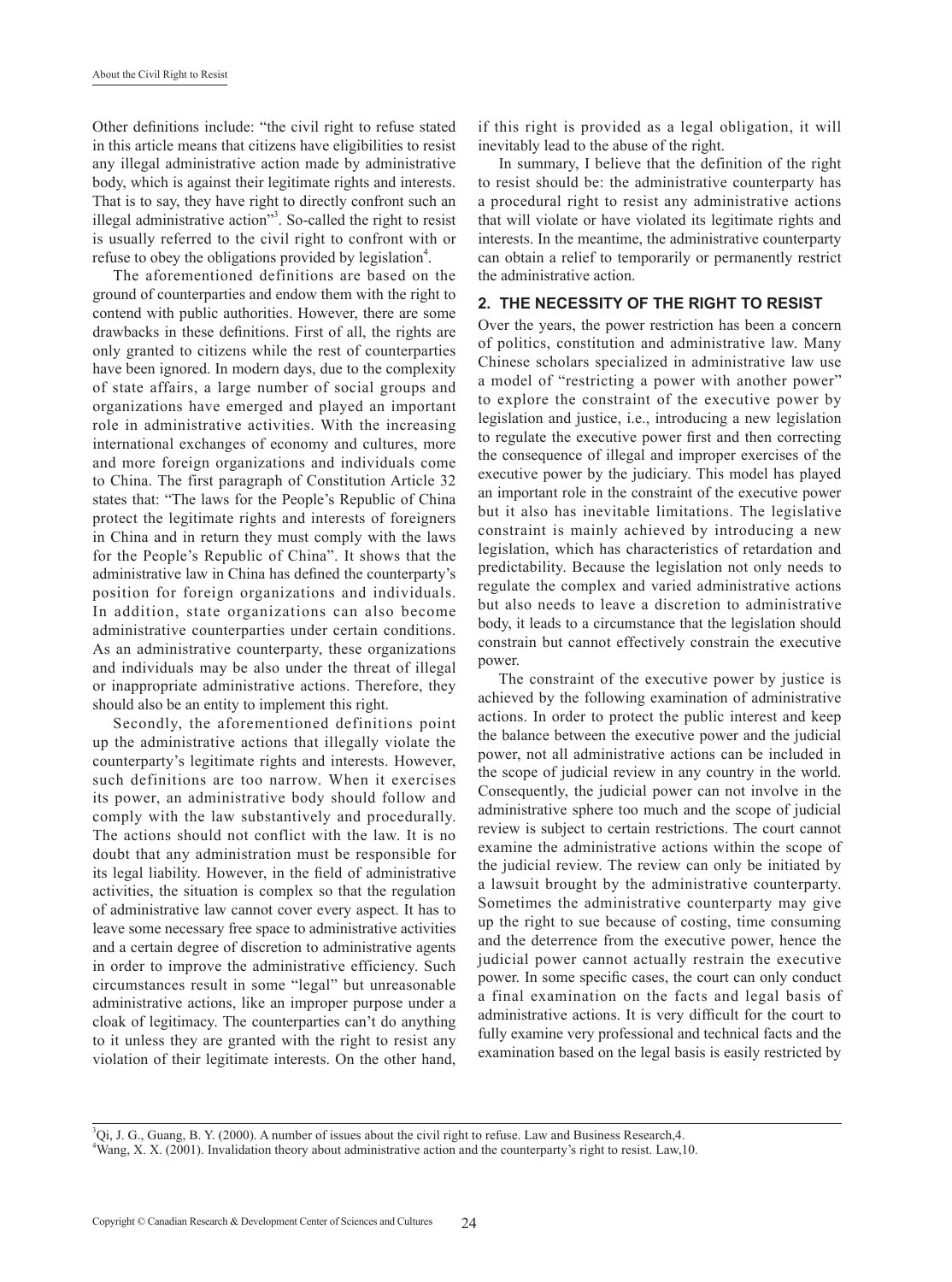the interpretation of administrative agents from different point of view and ground. As revealed by an American scholar, "the judicial reviews have many inherent limits in their functions. The intention to establish a judicial review is only to maintain a minimum standard rather than to ensure the most appropriate or the best administrative decision."<sup>5</sup>

Regarding the drawbacks of this model, scholars suggest to use rights to restrict the executive power. Professor Daohui Guo first proposed such kind of theory, in which the restraint strategies include: (1) to distribute the power widely to contend the strength of the power; (2) to exercise the right by the masses, thereby compiling the distributed rights into the power of masses; (3) to optimize the structure of rights, and establish and complete a system of rights parallel to the power structure; (4) to enhance the awareness of civil rights and release the ability of the right to contend the potential of the right; (5) to strengthen the relief of power and exercise the right to resist and supervise; (6) to control the extent of contention without a prejudice to the proper exercise of legitimate rights.<sup>6</sup> This theory has defined the role and the position of administrative counterparty explicitly. However, it discussed all aspects based on the independence of the executive power and civil rights, and the consequent conflict. It has emphasized the external contention of right – power but ignored the penetration of the counterparty's rights into the executive power. Therefore, to achieve an effective control of the executive power, it is necessary to control administrative activities directionally when exercising the executive power. The legislature and the judiciary should supervise the executive power. The counterparty's right should fully intervene in the executive power to form a mechanism to contend the executive power if it does not meet the civil rights or if it is illegal. Although the counterparties have no mandate as state administrative agents or any direct enforceability to administrative body, it does not mean that the counterparties have no binding ability on administrative body. The action of counterparties has a binding ability on administrative body not because such action has the properties of state power. It is because in democratic and civil society citizens have constraints on the government, which is a kind of binding provided by the law. The right to resist, as a kind of binding, is exercised during the operation of the executive power. Its purpose is to allow the counterparty, as an individual, to directly resist the obligation set by administrative body so as to negate the effectiveness and achievement of administrative actions. So it can ensure the exercising of the executive power is following the legal system and ensure the improvement of

administrative democracy.

#### **3. THE ACHIEVEMENT OF THE RIGHT TO RESIST**

In Germany, the civil right to resist has been confirmed by Basic Law. The Basic Law for the Federal Republic of Germany Article 20 provides that: "Legislation should follow the constitutional order. Administration and justice shall comply with the law and other legal norms ... ... All Germans have the right to resist any attempt repealing the above orders if other countermeasures are not available". The law for the Republic of China has provisions that counterparties have rights to resist abusive charges and fines. Administrative Punishment Law of the Republic of China Article 49 provides that when the executive authorities and law enforcement officers confiscate the fine on the site, they must issue the parties a unified receipt that is provided by the financial sectors of provinces, autonomous regions, and municipalities. Without receipts, the parties have the right to refuse the penalty.

 The counterparty's right to resist has a characteristic of immediateness and negativity on the executive power. If it is applied improperly, it would prejudice the exercising of the executive power and reduce the administrative efficiency. Therefore, the right to resist should be exercised with an appropriate standard. To set the violation of the counterparty's legitimate interests as an important element of the right to resist is the most substantial standard for the exercising of the right to resist. Either administrative body or counterparties can assure this standard. Because the executive power is endowed with a de facto force, the dispute between the parties that requires prompt actions must be subject to the Presumptive legality of the executive power. According to the legislation development status, the popularity of legal literacy, the quality of law enforcement officers, and the extent control of the right to resist by counterparties in China, I believe that the right to resist should be constructed on the following aspects:

l) The administrative actions without legal basis. To administrate according to law is the basic principle of administrative law. Therefore, citizens have an absolute right to resist any administrative action without legal basis. For those controversial to the legal basis, citizens can exercise the right to resist with the prior determinative force of administrative law. Civil remedies can be sought later.

2) The administrative actions without any reasons. The counterparties have an absolute right to resist any

<sup>5</sup> Gellhorn, E., Levin, R. M. (1996). Administrative law and process in a nutshell. Huang, L. translation, Chinese Social Sciences Publishing House, p. 45.

<sup>6</sup> Guo, D. H. (1997). The legal spirits of the times. Hunan Press, p. 294-299.